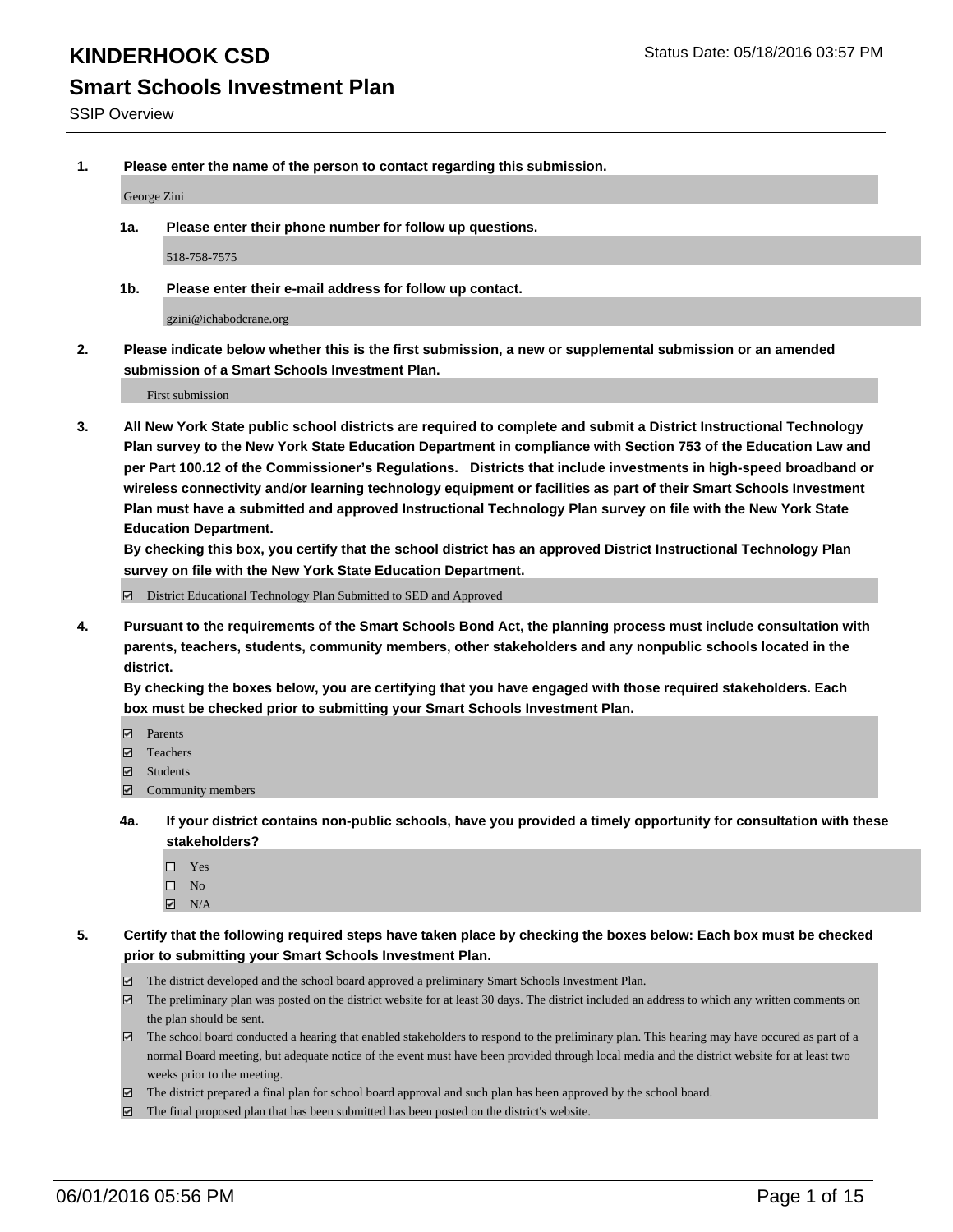SSIP Overview

**5a. Please upload the proposed Smart Schools Investment Plan (SSIP) that was posted on the district's website. Note that this should be different than your recently submitted Educational Technology Survey. The Final SSIP, as approved by the School Board, should also be posted on the website and remain there during the course of the projects contained therein.**

ICC Preliminary Smart Schools Inv. Plan.pdf

**6. Please enter an estimate of the total number of students and staff that will benefit from this Smart Schools Investment Plan based on the cumulative projects submitted to date.**

2,250

**7. An LEA/School District may partner with one or more other LEA/School Districts to form a consortium to pool Smart Schools Bond Act funds for a project that meets all other Smart School Bond Act requirements. Each school district participating in the consortium will need to file an approved Smart Schools Investment Plan for the project and submit a signed Memorandum of Understanding that sets forth the details of the consortium including the roles of each respective district.**

 $\Box$  The district plans to participate in a consortium to partner with other school district(s) to implement a Smart Schools project.

**8. Please enter the name and 6-digit SED Code for each LEA/School District participating in the Consortium.**

| <b>Partner LEA/District</b> | <b>ISED BEDS Code</b> |
|-----------------------------|-----------------------|
| (No Response)               | (No Response)         |

**9. Please upload a signed Memorandum of Understanding with all of the participating Consortium partners.**

(No Response)

**10. Your district's Smart Schools Bond Act Allocation is:**

\$1,309,134

**11. Enter the budget sub-allocations by category that you are submitting for approval at this time. If you are not budgeting SSBA funds for a category, please enter 0 (zero.) If the value entered is \$0, you will not be required to complete that survey question.**

|                                       | Sub-<br>Allocations |
|---------------------------------------|---------------------|
| <b>School Connectivity</b>            | 32,580              |
| Connectivity Projects for Communities | $\Omega$            |
| Classroom Technology                  | 406,558             |
| Pre-Kindergarten Classrooms           | $\Omega$            |
| Replace Transportable Classrooms      | $\Omega$            |
| <b>High-Tech Security Features</b>    | 250,540             |
| Totals:                               | 689,678.00          |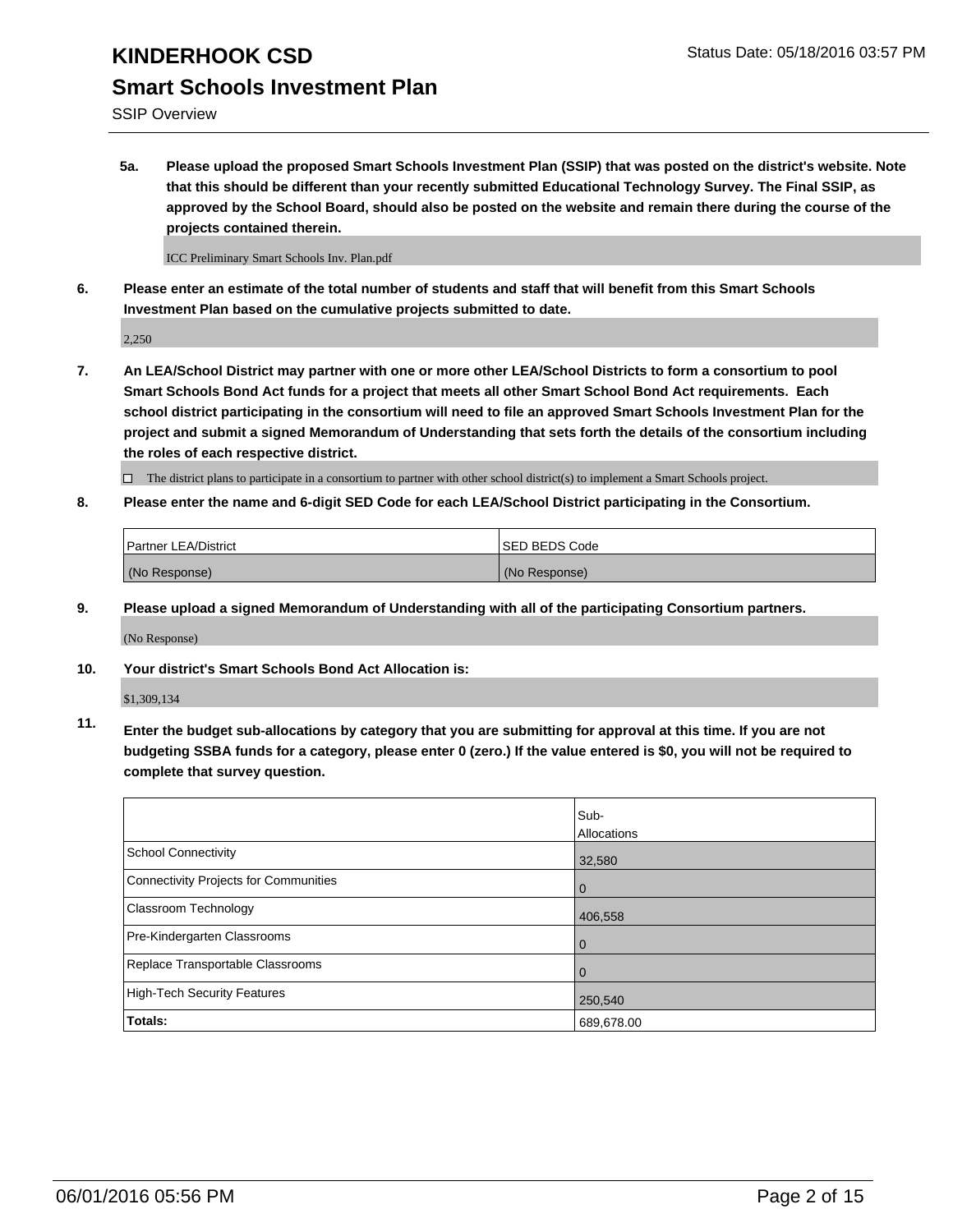School Connectivity

- **1. In order for students and faculty to receive the maximum benefit from the technology made available under the Smart Schools Bond Act, their school buildings must possess sufficient connectivity infrastructure to ensure that devices can be used during the school day. Smart Schools Investment Plans must demonstrate that:**
	- **sufficient infrastructure that meets the Federal Communications Commission's 100 Mbps per 1,000 students standard currently exists in the buildings where new devices will be deployed, or**
	- **is a planned use of a portion of Smart Schools Bond Act funds, or**
	- **is under development through another funding source.**

**Smart Schools Bond Act funds used for technology infrastructure or classroom technology investments must increase the number of school buildings that meet or exceed the minimum speed standard of 100 Mbps per 1,000 students and staff within 12 months. This standard may be met on either a contracted 24/7 firm service or a "burstable" capability. If the standard is met under the burstable criteria, it must be:**

**1. Specifically codified in a service contract with a provider, and**

**2. Guaranteed to be available to all students and devices as needed, particularly during periods of high demand, such as computer-based testing (CBT) periods.**

**Please describe how your district already meets or is planning to meet this standard within 12 months of plan submission.**

The District will not be using SSBA funds to meet this standard. Presently the District has 100/100 Mbps. By March 2017, the district will increase bandwidth to 200/200 Mgbps which will meet the Federal Communications Commission minimum speed standard of 100Mbps per 1,000 students. The cost for the increase in bandwidth will be supported in the district's general operating budget.

- **1a. If a district believes that it will be impossible to meet this standard within 12 months, it may apply for a waiver of this requirement, as described on the Smart Schools website. The waiver must be filed and approved by SED prior to submitting this survey.**
	- By checking this box, you are certifying that the school district has an approved waiver of this requirement on file with the New York State Education Department.

### **2. Connectivity Speed Calculator (Required)**

|                  | Number of<br>Students | Multiply by<br>100 Kbps | Divide by 1000 Current Speed<br>lto Convert to | lin Mb | <b>Expected</b><br>Speed to be | Expected Date<br>When |
|------------------|-----------------------|-------------------------|------------------------------------------------|--------|--------------------------------|-----------------------|
|                  |                       |                         | l Reauired                                     |        | Attained Within   Required     |                       |
|                  |                       |                         | Speed in Mb                                    |        | 12 Months                      | Speed Will be         |
|                  |                       |                         |                                                |        |                                | Met                   |
| Calculated Speed | 1,830                 | 183,000                 | 183                                            | 100    | 200                            | March 2017            |

### **3. Briefly describe how you intend to use Smart Schools Bond Act funds for high-speed broadband and/or wireless connectivity projects in school buildings.**

Over the past several years the district has made significant enhancements and upgrades to our overall network infrastructure with new wiring, switches, servers, and wireless access. Presently the district has 100% wireless coverage in all instructional spaces. The plan calls for the replacement of 45 older Wireless Access Points to improve wireless access as we incorporate additional wireless technology into our schools. We need to ensure that all instructional spaces have robust wireless coverage and sufficient bandwidth capacity for anticipated increased use of mobile devices by staff and students.

### **4. Briefly describe the linkage between the district's District Instructional Technology Plan and the proposed projects. (There should be a link between your response to this question and your response to Question 1 in Part E. Curriculum and Instruction "What are the district's plans to use digital connectivity and technology to improve teaching and learning?)**

The District's plan calls for adding additional mobil devices (ipads, laptops) to support our staff and students' growing utilization of Google apps, internet access, network access, and future 1 to 1 initiatives. This requires uninterrupted access to the internet, network, and servers. Adding updated and more robust wireless access points will ensure that students and staff have supporting wireless access throughtout the buildings, now and into the future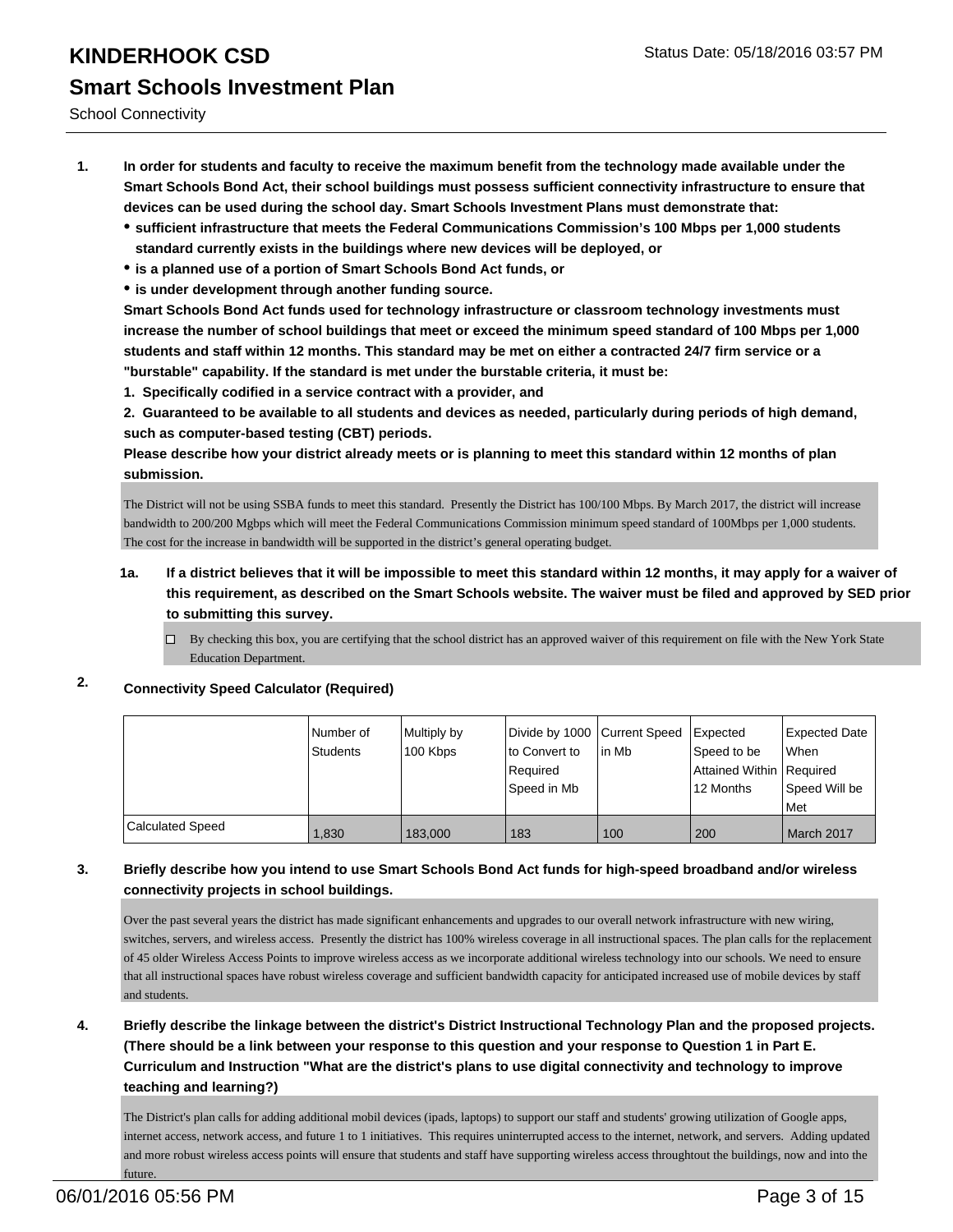### **5. If the district wishes to have students and staff access the Internet from wireless devices within the school building, or in close proximity to it, it must first ensure that it has a robust Wi-Fi network in place that has sufficient bandwidth to meet user demand.**

#### **Please describe how you have quantified this demand and how you plan to meet this demand.**

Over the past several years the district has made significant enhancements and upgrades to our overall network infrastructure with new wiring, switches, servers, and wireless access. Presently the district has 100% wireless coverage in all instructional spaces with bandwidth of 100/100 Mgbps. By March 2017, the district will increase bandwidth to 200/200 Mgbps which will meet the Federal Communications Commission minimum speed standard of 100Mbps per 1,000 students. The cost for the increase in bandwidth will be supported in the district's general operating budget. The plan calls for the replacement of 45 older Wireless Access Points to improve wireless access as we incorporate additional wireless technology into our schools. We need to ensure that all instructional spaces have robust wireless coverage and sufficient bandwidth capacity for anticipated increased use of mobile devices by staff and students.

**6. As indicated on Page 5 of the guidance, the Office of Facilities Planning will have to conduct a preliminary review of all capital projects, including connectivity projects.**

| Project Number        |  |
|-----------------------|--|
| 10-14-01-04-0-007-BA1 |  |
| 10-14-01-04-0-001-BA1 |  |

**7. Certain high-tech security and connectivity infrastructure projects may be eligible for an expedited review process as determined by the Office of Facilities Planning.**

#### **Was your project deemed eligible for streamlined review?**

Yes

**7a. Districts that choose the Streamlined Review Process will be required to certify that they have reviewed all installations with their licensed architect or engineer of record and provide that person's name and license number.**

**The licensed professional must review the products and proposed method of installation prior to implementation and review the work during and after completion in order to affirm that the work was code-compliant, if requested.**

 $\boxtimes$  I certify that I have reviewed all installations with a licensed architect or engineer of record.

**8. Include the name and license number of the architect or engineer of record.**

| <sup>1</sup> Name | License Number |  |  |
|-------------------|----------------|--|--|
| Steve Thesier     | 33513          |  |  |

**9. If you are submitting an allocation for School Connectivity complete this table.**

**Note that the calculated Total at the bottom of the table must equal the Total allocation for this category that you entered in the SSIP Overview overall budget.**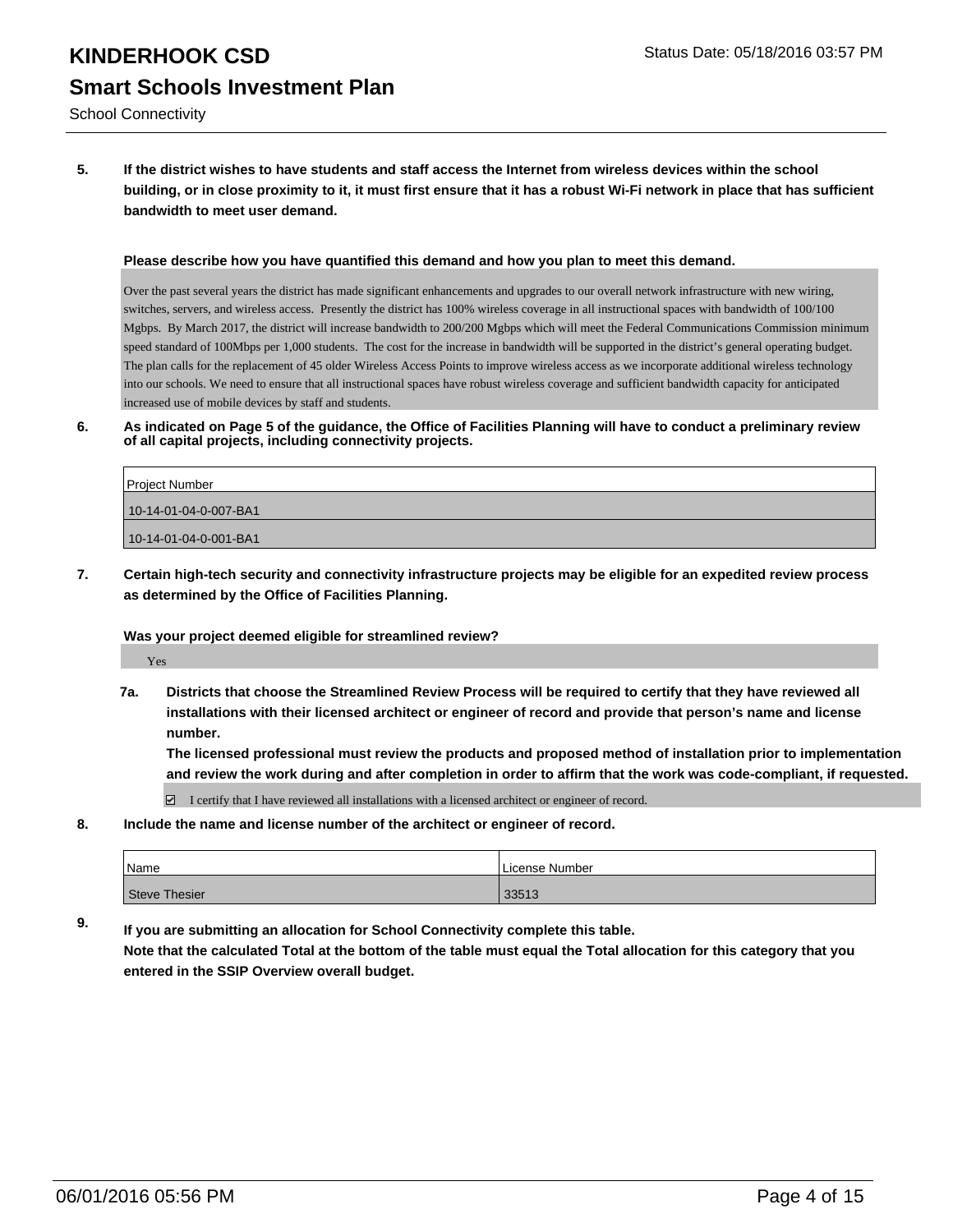### **Smart Schools Investment Plan**

School Connectivity

|                                            | Sub-<br>Allocation |
|--------------------------------------------|--------------------|
| Network/Access Costs                       | $\mathbf{0}$       |
| <b>Outside Plant Costs</b>                 | $\mathbf{0}$       |
| School Internal Connections and Components | 32,580             |
| Professional Services                      | $\mathbf{0}$       |
| Testing                                    | $\mathbf 0$        |
| Other Upfront Costs                        | $\mathbf 0$        |
| <b>Other Costs</b>                         | $\mathbf{0}$       |
| Totals:                                    | 32,580.00          |

| Select the allowable expenditure | litem to be purchased  | Quantity | Cost per Item | <b>Total Cost</b> |
|----------------------------------|------------------------|----------|---------------|-------------------|
| type.                            |                        |          |               |                   |
| Repeat to add another item under |                        |          |               |                   |
| each type.                       |                        |          |               |                   |
| <b>Connections/Components</b>    | Wireless Access Points | 45       | 724           | 32.580            |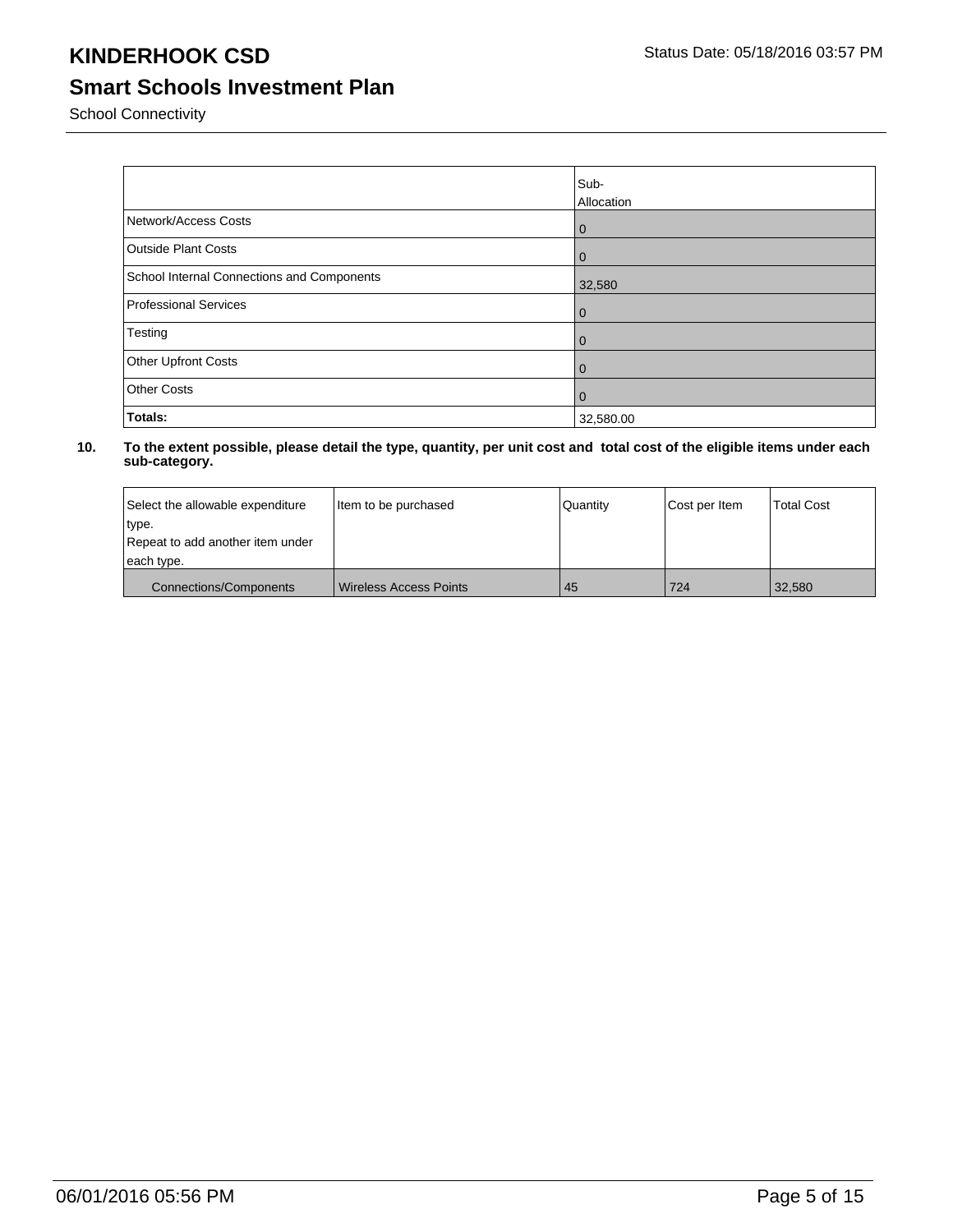### **Smart Schools Investment Plan**

Community Connectivity (Broadband and Wireless)

**1. Briefly describe how you intend to use Smart Schools Bond Act funds for high-speed broadband and/or wireless connectivity projects in the community.**

(No Response)

**2. Please describe how the proposed project(s) will promote student achievement and increase student and/or staff access to the Internet in a manner that enhances student learning and/or instruction outside of the school day and/or school building.**

(No Response)

**3. Community connectivity projects must comply with all the necessary local building codes and regulations (building and related permits are not required prior to plan submission).**

 $\Box$  I certify that we will comply with all the necessary local building codes and regulations.

**4. Please describe the physical location of the proposed investment.**

(No Response)

**5. Please provide the initial list of partners participating in the Community Connectivity Broadband Project, along with their Federal Tax Identification (Employer Identification) number.**

| <b>Project Partners</b> | <b>IFederal ID#</b> |
|-------------------------|---------------------|
| (No Response)           | (No Response)       |

**6. If you are submitting an allocation for Community Connectivity, complete this table.**

**Note that the calculated Total at the bottom of the table must equal the Total allocation for this category that you entered in the SSIP Overview overall budget.**

|                                    | Sub-Allocation |
|------------------------------------|----------------|
| Network/Access Costs               | (No Response)  |
| Outside Plant Costs                | (No Response)  |
| <b>Tower Costs</b>                 | (No Response)  |
| <b>Customer Premises Equipment</b> | (No Response)  |
| Professional Services              | (No Response)  |
| Testing                            | (No Response)  |
| <b>Other Upfront Costs</b>         | (No Response)  |
| <b>Other Costs</b>                 | (No Response)  |
| Totals:                            |                |

| Select the allowable expenditure | litem to be purchased | Quantity      | Cost per Item | <b>Total Cost</b> |
|----------------------------------|-----------------------|---------------|---------------|-------------------|
| type.                            |                       |               |               |                   |
| Repeat to add another item under |                       |               |               |                   |
| each type.                       |                       |               |               |                   |
| (No Response)                    | (No Response)         | (No Response) | (No Response) | (No Response)     |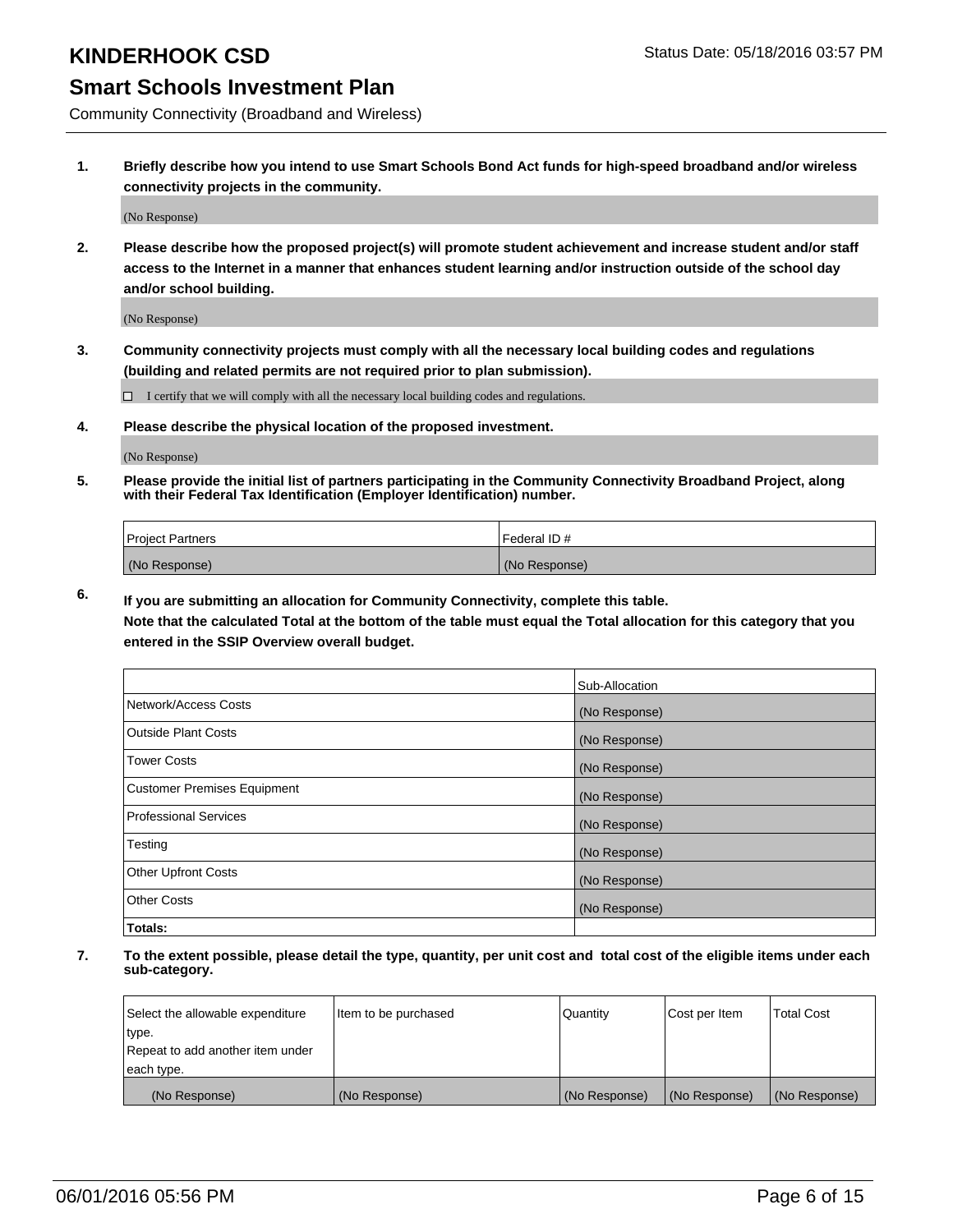#### Classroom Learning Technology

**1. In order for students and faculty to receive the maximum benefit from the technology made available under the Smart Schools Bond Act, their school buildings must possess sufficient connectivity infrastructure to ensure that devices can be used during the school day. Smart Schools Investment Plans must demonstrate that sufficient infrastructure that meets the Federal Communications Commission's 100 Mbps per 1,000 students standard currently exists in the buildings where new devices will be deployed, or is a planned use of a portion of Smart Schools Bond Act funds, or is under development through another funding source.**

**Smart Schools Bond Act funds used for technology infrastructure or classroom technology investments must increase the number of school buildings that meet or exceed the minimum speed standard of 100 Mbps per 1,000 students and staff within 12 months. This standard may be met on either a contracted 24/7 firm service or a "burstable" capability. If the standard is met under the burstable criteria, it must be:**

**1. Specifically codified in a service contract with a provider, and**

**2. Guaranteed to be available to all students and devices as needed, particularly during periods of high demand, such as computer-based testing (CBT) periods.**

**Please describe how your district already meets or is planning to meet this standard within 12 months of plan submission.**

The District will not be using SSBA funds to meet this standard. Presently the District has 100/100 Mbps. By March 2017, the district will increase bandwidth to 200/200 Mgbps which will meet the Federal Communications Commission minimum speed standard of 100Mbps per 1,000 students. The cost for the increase in bandwidth will be supported in the district's general operating budget.

### **1a. If a district believes that it will be impossible to meet this standard within 12 months, it may apply for a waiver of this requirement, as described on the Smart Schools website. The waiver must be filed and approved by SED prior to submitting this survey.**

 $\Box$  By checking this box, you are certifying that the school district has an approved waiver of this requirement on file with the New York State Education Department.

### **2. Connectivity Speed Calculator (Required)**

|                         | l Number of<br>Students | Multiply by<br>100 Kbps | Divide by 1000 Current Speed<br>Ito Convert to<br>Required<br>lSpeed in Mb | lin Mb | <b>Expected</b><br>Speed to be<br>Attained Within   Required<br>12 Months | Expected Date<br><b>When</b><br>Speed Will be<br><b>Met</b> |
|-------------------------|-------------------------|-------------------------|----------------------------------------------------------------------------|--------|---------------------------------------------------------------------------|-------------------------------------------------------------|
| <b>Calculated Speed</b> | 1.830                   | 183,000                 | 183                                                                        | 100    | 200                                                                       | March 2017                                                  |

### **3. If the district wishes to have students and staff access the Internet from wireless devices within the school building, or in close proximity to it, it must first ensure that it has a robust Wi-Fi network in place that has sufficient bandwidth to meet user demand.**

#### **Please describe how you have quantified this demand and how you plan to meet this demand.**

Over the past several years the district has made significant enhancements and upgrades to our overall network infrastructure with new wiring, switches, servers, and wireless access. Presently the district has 100% wireless coverage in all instructional spaces with bandwidth of 100/100 Mgbps. By March 2017, the district will increase bandwidth to 200/200 Mgbps which will meet the Federal Communications Commission minimum speed standard of 100Mbps per 1,000 students. The cost for the increase in bandwidth will be supported in the district's general operating budget. The plan calls for the replacement of 45 older Wireless Access Points to improve wireless access as we incorporate additional wireless technology into our schools. We need to ensure that all instructional spaces have robust wireless coverage and sufficient bandwidth capacity for anticipated increased use of mobile devices by staff and students.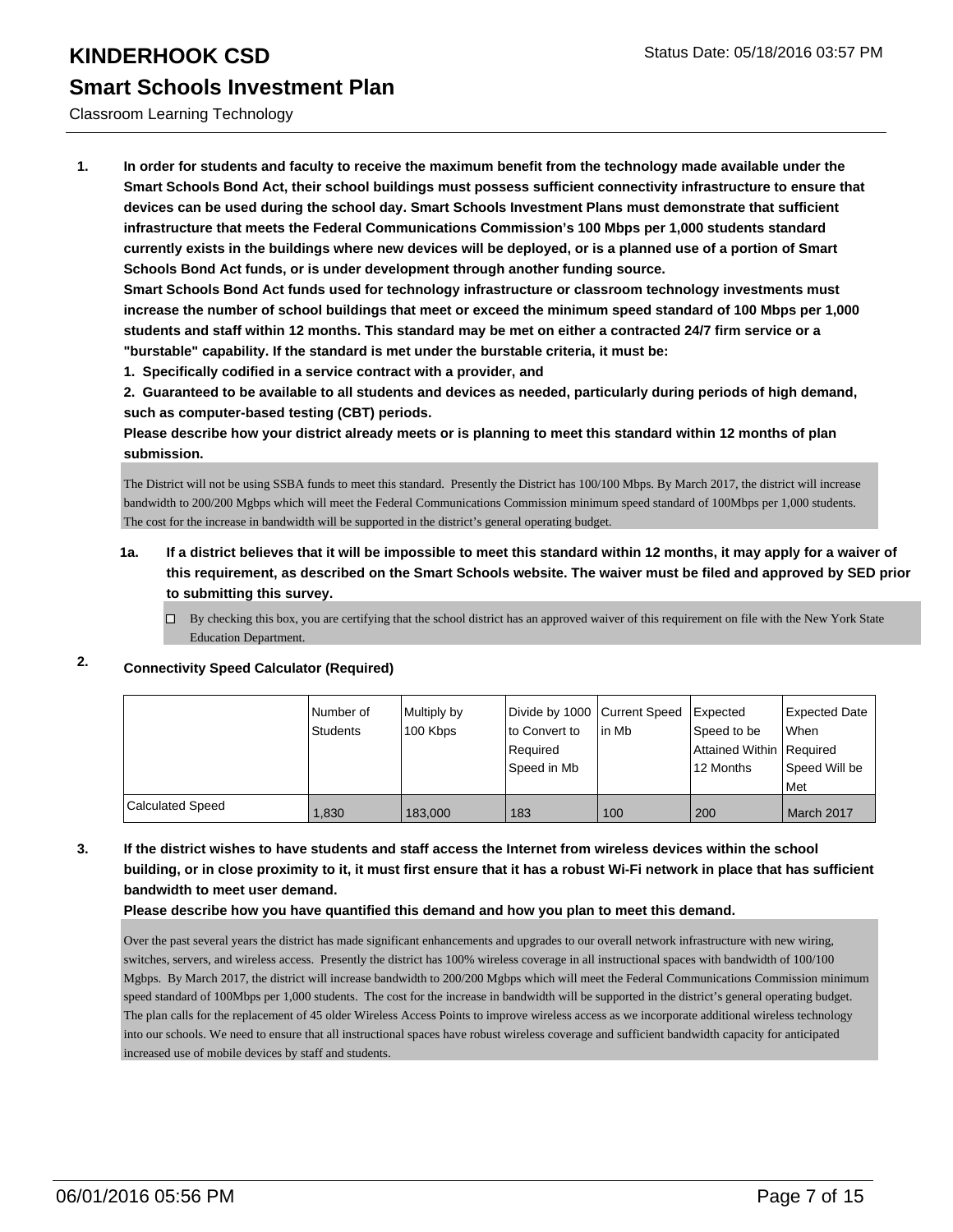# Classroom Learning Technology

**4. All New York State public school districts are required to complete and submit an Instructional Technology Plan survey to the New York State Education Department in compliance with Section 753 of the Education Law and per Part 100.12 of the Commissioner's Regulations.**

**Districts that include educational technology purchases as part of their Smart Schools Investment Plan must have a submitted and approved Instructional Technology Plan survey on file with the New York State Education Department.**

- $\boxtimes$  By checking this box, you are certifying that the school district has an approved Instructional Technology Plan survey on file with the New York State Education Department.
- **5. Describe the devices you intend to purchase and their compatibility with existing or planned platforms or systems. Specifically address the adequacy of each facility's electrical, HVAC and other infrastructure necessary to install and support the operation of the planned technology.**

The District has incorporated Epson interactive short throw projectors in the high school and middle school. We plan to purchase additional and compatible Epson interactive short throw projectors to equip the elementary and primary schools and thus have a district wide interactive system in place. We are looking to purchase computer equipment (laptops, desktop computers, mobile devices) to fully utilize the interactive projector system and the opportunities that will be available to the students and staff in those buildings. The new Epson interactive short throw projectors will be replacing existing older technology (LCD Projectors and Smartboards). The district intends to relocate the existing dedicated electrical circuits in each classroom to power the new equipment. No new wiring or circuitry is necessary. There will not be an increase in the electrical load on any circuit with the installation of the new equipment.

- **6. Describe how the proposed technology purchases will:**
	- **> enhance differentiated instruction;**
	- **> expand student learning inside and outside the classroom;**
	- **> benefit students with disabilities and English language learners; and**
	- **> contribute to the reduction of other learning gaps that have been identified within the district.**

**The expectation is that districts will place a priority on addressing the needs of students who struggle to succeed in a rigorous curriculum. Responses in this section should specifically address this concern and align with the district's Instructional Technology Plan (in particular Question 2 of E. Curriculum and Instruction: "Does the district's instructional technology plan address the needs of students with disabilities to ensure equitable access to instruction, materials and assessments?" and Question 3 of the same section: "Does the district's instructional technology plan address the provision of assistive technology specifically for students with disabilities to ensure access to and participation in the general curriculum?"**

The Ichabod Crane School District requires publishers to provide electronic files containing the contents of the printed instructional materials using National Instructional Materials Accessibility Standards (NIMAS). The proposed technology purchases will help ensure that all students with disabilities have equitable access to instruction, materials and assessments. These additional technologies will help all students, including students with special needs and English language learners, to view, hear and understand curriculum. The incorporation of a dedicated iPad cart in each classroom K-3 will provide small group individualized learning opportunities in math, reading, and other teacher developed assignments and instruction. These individualized learning experiences will produce data to help teachers provide differentiated learning opportunities for students. The district utilizes five members of special education instructional staff who are tasked with providing assistive technology instruction, training and support to individual students and their educational team.The District also uses assistive technology evaluations to make determinations if students need additional access to instruction by providing software and hardware through applications, licenses, and programs to support their individual level of needs. Identified students use Bookshare accounts , Lexia reading, Write Out Loud, Pro-reader, I-Ready math and reading, iPads, laptops and FM trainers and listening devices.The additional technology purchase will put more devices into the hands of students with disabilities and English language learners so they can have better access to the software and online programs used by the district.

The district's teachers, staff, and students operate in a Google environment utilizing google apps and email. The purchase of additional iPad and laptop carts will enhance learing inside of the classroom as teachers will have access to more mobil devices to use with students. Since we are Google based, students will be able to access their work in Google apps for continued learning at home, in public libraries in the community, or anywhere they have access to wifi.

The proposed technology purchases will provide individualized learning opportunities, access to more technology, more data to drive instruction, and better opportunities to monitor student achievement through various software programs, as stated above, and thereby help contribute to the reduction of learning gaps in our students.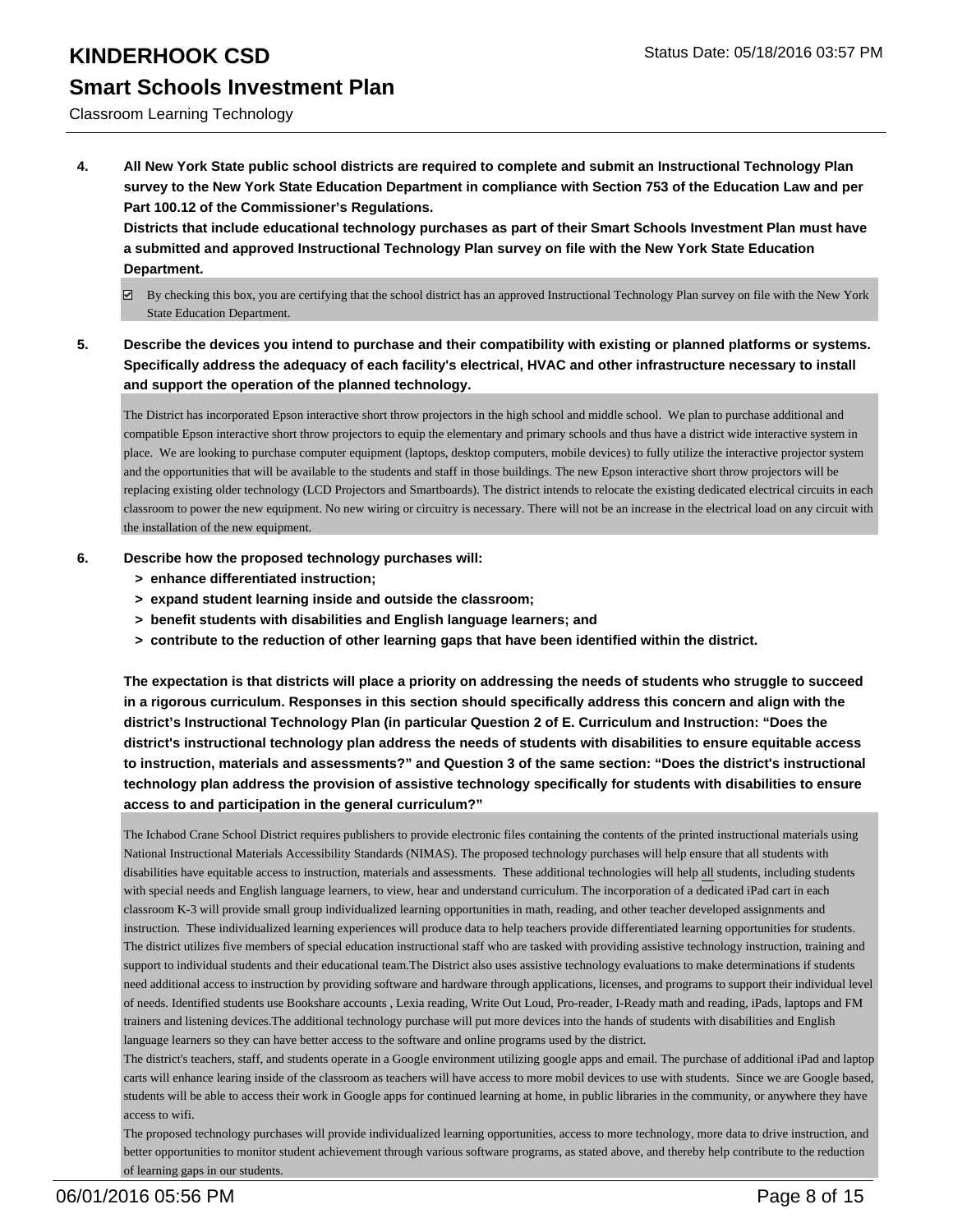Classroom Learning Technology

### **7. Where appropriate, briefly describe how the proposed technology purchases will enhance ongoing communication with parents and other stakeholders and help the district facilitate technology-based regional partnerships, including distance learning and other efforts.**

The District's Google environment will allow students 24 hour access to assignments and teacher feedback which will help parents support thier child's work at home. Parents can also sign into a parent portal to monitor and support thier child's work and attendance which will enhange communication between parents, teachers, and the district. The District will also be incorporating distance learning for online credit recovery. The additional technology will provide students will better access to these programs.

**8. Describe the district's plan to provide professional development to ensure that administrators, teachers and staff can employ the technology purchased to enhance instruction successfully.**

**Note: This response should be aligned and expanded upon in accordance with your district's response to Question 1 of F. Professional Development of your Instructional Technology Plan: "Please provide a summary of professional development offered to teachers and staff, for the time period covered by this plan, to support technology to enhance teaching and learning. Please include topics, audience and method of delivery within your summary."**

The Ichabod Crane District Professional Development Plan for 2015 - 2018 includes an initiative for "Technology Use." The goal of this initiative is "effective utilization of technology to enhance instruction." The professional faculty including teachers, teaching assistants, and administrators are the targeted audience for the plan: however, district supervisors and staff members also receive training on selected topics as appropriate. A variety of methods of delivery are embedded within the plan. These methods include, but are not limited to: group presentations using visual aids; one-to-one training (teacher to teacher, technology staff to teacher, etc); large and small group hands-on learning in a computer lab setting, classroom setting, or by use of a laptop-iPad cart; and individual exploration, application, and practice. Such training is provided on district professional development days, during professional meetings, in summer or after school in-service offerings, by webinar, or out-of-district workshop, trainings or conferences provided by other facilities such as BOCES or professional organizations, or through the use of on-line training modules. Topics reflect the focus of the District Professional Plan Technology initiative objectives: technology literacy, knowledge of technological resources, ability to integrate technology into classroom instruction, instructional use of technology hardware, use of instructional software and applications, use of programs/software for productivity (ie: student management systems), and use of software and on-line programs for responsive instructional assessments.

Specific training provided by the district includes, but is not limited to, use of: Google Apps for Education (DRIVE, Gmail, Calendars, Docs, Forms, Sheets, Slides, and Sites). Google Chrome, iPads, Epson projectors, Smartboards, Apple TV, Microsoft Office (Word, Excel, Powerpoint, Publisher), specific iPad apps for instruction. School Tool, Mandarin, Fitnessgram, EnVisions Mathematics, DIGITS Mathematics, Reading Street ELA program, Journeys ELA program, I-Reading, AIMSWEB, ProReader, Lexia, Photoshop, Graphing Calculators, website development, assorted databases, and Planbook.com.

- **9. Districts must contact the SUNY/CUNY teacher preparation program that supplies the largest number of the district's new teachers to request advice on innovative uses and best practices at the intersection of pedagogy and educational technology.**
	- $\boxtimes$  By checking this box, you certify that you have contacted the SUNY/CUNY teacher preparation program that supplies the largest number of your new teachers to request advice on these issues.
- **10. A district whose Smart Schools Investment Plan proposes the purchase of technology devices and other hardware must account for nonpublic schools in the district.**

**Are there nonpublic schools within your school district?**

- □ Yes
- $\boxtimes$  No
- **11. Nonpublic Classroom Technology Loan Calculator**

**The Smart Schools Bond Act provides that any Classroom Learning Technology purchases made using Smart Schools funds shall be lent, upon request, to nonpublic schools in the district. However, no school district shall be required to loan technology in amounts greater than the total obtained and spent on technology pursuant to the Smart Schools Bond Act and the value of such loan may not exceed the total of \$250 multiplied by the nonpublic**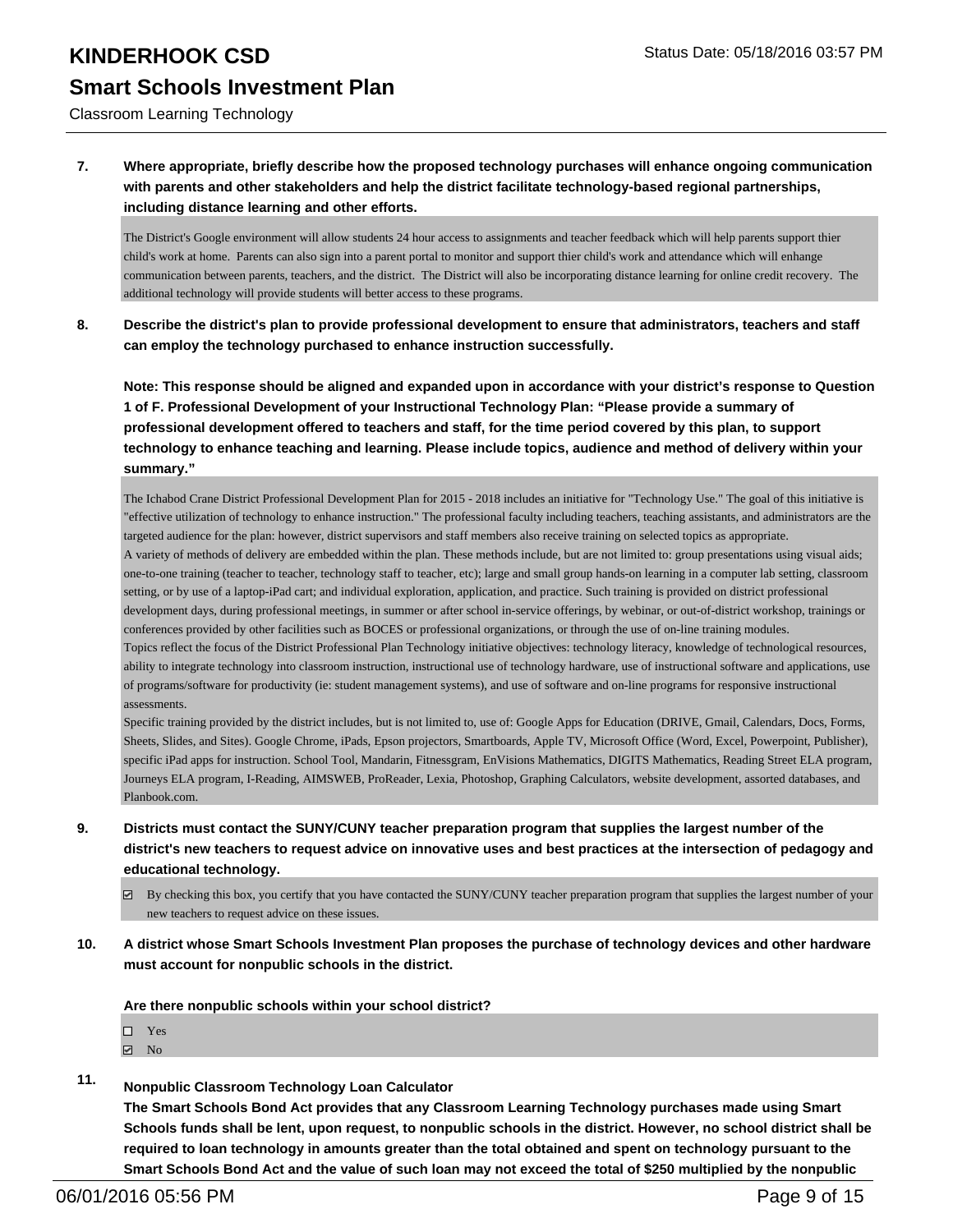Classroom Learning Technology

#### **school enrollment in the base year at the time of enactment. See:**

**http://www.p12.nysed.gov/mgtserv/smart\_schools/docs/Smart\_Schools\_Bond\_Act\_Guidance\_04.27.15\_Final.pdf.**

|                                       | 1. Classroom   | 2. Public                                                                                     | l 3. Nonpublic | 4. Sum of         | 15. Total Per | 6. Total       |
|---------------------------------------|----------------|-----------------------------------------------------------------------------------------------|----------------|-------------------|---------------|----------------|
|                                       | Technology     | Enrollment                                                                                    | Enrollment     | Public and        | Pupil Sub-    | Nonpublic Loan |
|                                       | Sub-allocation | $(2014 - 15)$                                                                                 | (2014-15)      | Nonpublic         | lallocation   | l Amount       |
|                                       |                |                                                                                               |                | <b>Enrollment</b> |               |                |
| Calculated Nonpublic Loan<br>  Amount |                | (No Response)   (No Response)   (No Response)   (No Response)   (No Response)   (No Response) |                |                   |               |                |

**12. To ensure the sustainability of technology purchases made with Smart Schools funds, districts must demonstrate a long-term plan to maintain and replace technology purchases supported by Smart Schools Bond Act funds. This sustainability plan shall demonstrate a district's capacity to support recurring costs of use that are ineligible for Smart Schools Bond Act funding such as device maintenance, technical support, Internet and wireless fees, maintenance of hotspots, staff professional development, building maintenance and the replacement of incidental items. Further, such a sustainability plan shall include a long-term plan for the replacement of purchased devices and equipment at the end of their useful life with other funding sources.**

 $\boxtimes$  By checking this box, you certify that the district has a sustainability plan as described above.

**13. Districts must ensure that devices purchased with Smart Schools Bond funds will be distributed, prepared for use, maintained and supported appropriately. Districts must maintain detailed device inventories in accordance with generally accepted accounting principles.**

 $\boxtimes$  By checking this box, you certify that the district has a distribution and inventory management plan and system in place.

**14. If you are submitting an allocation for Classroom Learning Technology complete this table. Note that the calculated Total at the bottom of the table must equal the Total allocation for this category that you entered in the SSIP Overview overall budget.**

|                          | Sub-Allocation |
|--------------------------|----------------|
| Interactive Whiteboards  | 72,000         |
| <b>Computer Servers</b>  | 0              |
| <b>Desktop Computers</b> | 123,900        |
| Laptop Computers         | 133,920        |
| <b>Tablet Computers</b>  | 48,888         |
| <b>Other Costs</b>       | 27,850         |
| Totals:                  | 406,558.00     |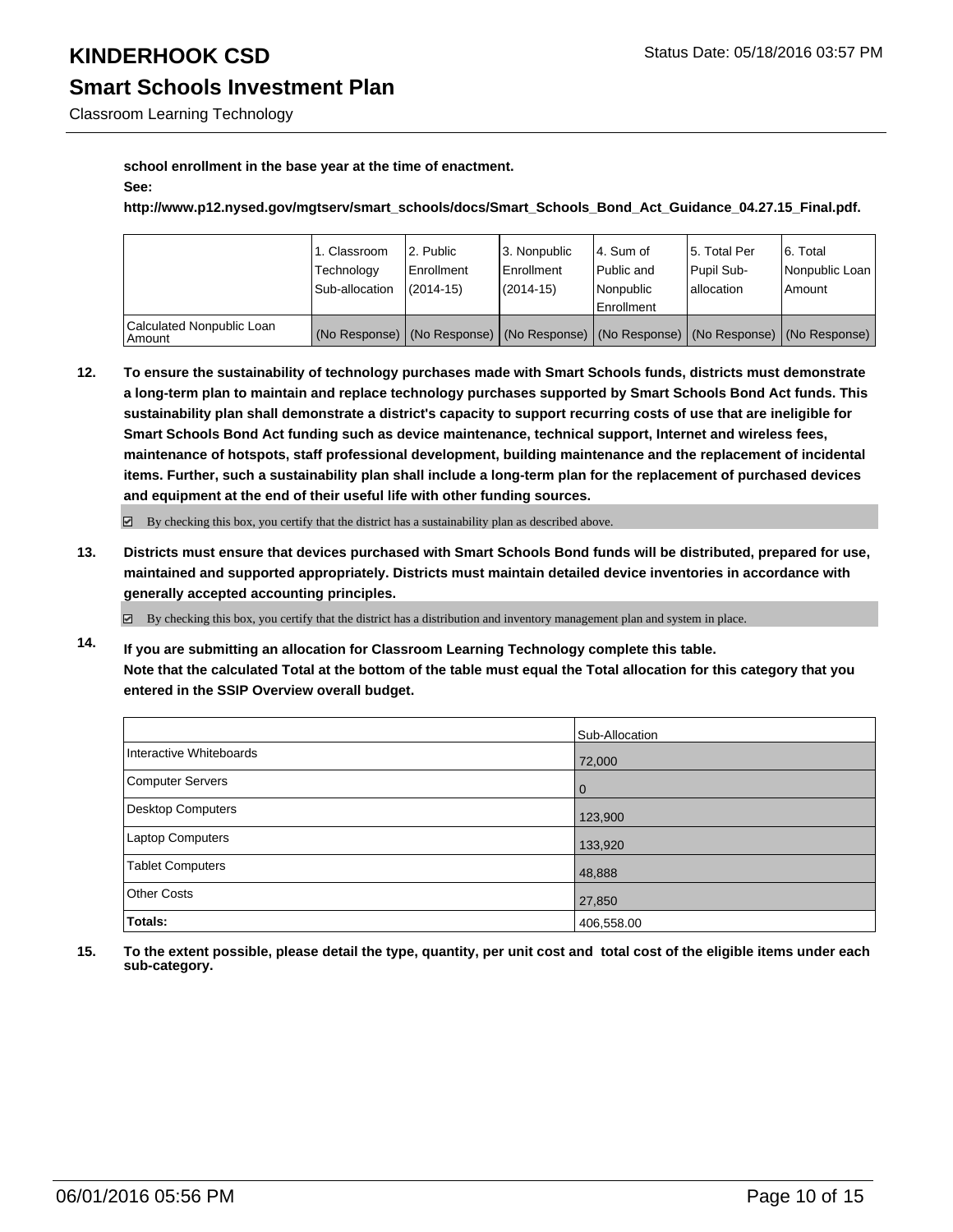## **Smart Schools Investment Plan**

Classroom Learning Technology

| Select the allowable expenditure<br>type.<br>Repeat to add another item under<br>each type. | Item to be Purchased                                                                                                              | Quantity | Cost per Item | <b>Total Cost</b> |
|---------------------------------------------------------------------------------------------|-----------------------------------------------------------------------------------------------------------------------------------|----------|---------------|-------------------|
| Interactive Whiteboards                                                                     | Epson Brightlink 585wi Short Throw<br>Interactive Projectors. These are<br>interactive projectors not interactive<br>whiteboards. | 45       | 1,600         | 72,000            |
| <b>Desktop Computers</b>                                                                    | Dell Optiplex 920 with 4gb ram.<br>General use Desktop Computers                                                                  | 114      | 850           | 96,900            |
| <b>Desktop Computers</b>                                                                    | Dell Optiplex 920 with 8gm ram.<br><b>Computer Tech Lab Computers</b>                                                             | 30       | 900           | 27,000            |
| <b>Laptop Computers</b>                                                                     | Hp Probook 450 G3 Laptop Computer                                                                                                 | 180      | 744           | 133.920           |
| <b>Tablet Computers</b>                                                                     | iPad Air2 16gb with case                                                                                                          | 126      | 388           | 48,888            |
| <b>Other Costs</b>                                                                          | Spectrum Pro laptop carts                                                                                                         | 4        | 2,800         | 11,200            |
| <b>Other Costs</b>                                                                          | Multicharger-X by iLuv 10 iPad<br>lightning connection cart                                                                       | 21       | 650           | 13,650            |
| <b>Other Costs</b>                                                                          | Epson dc-20 Document Cameras                                                                                                      | 5        | 600           | 3,000             |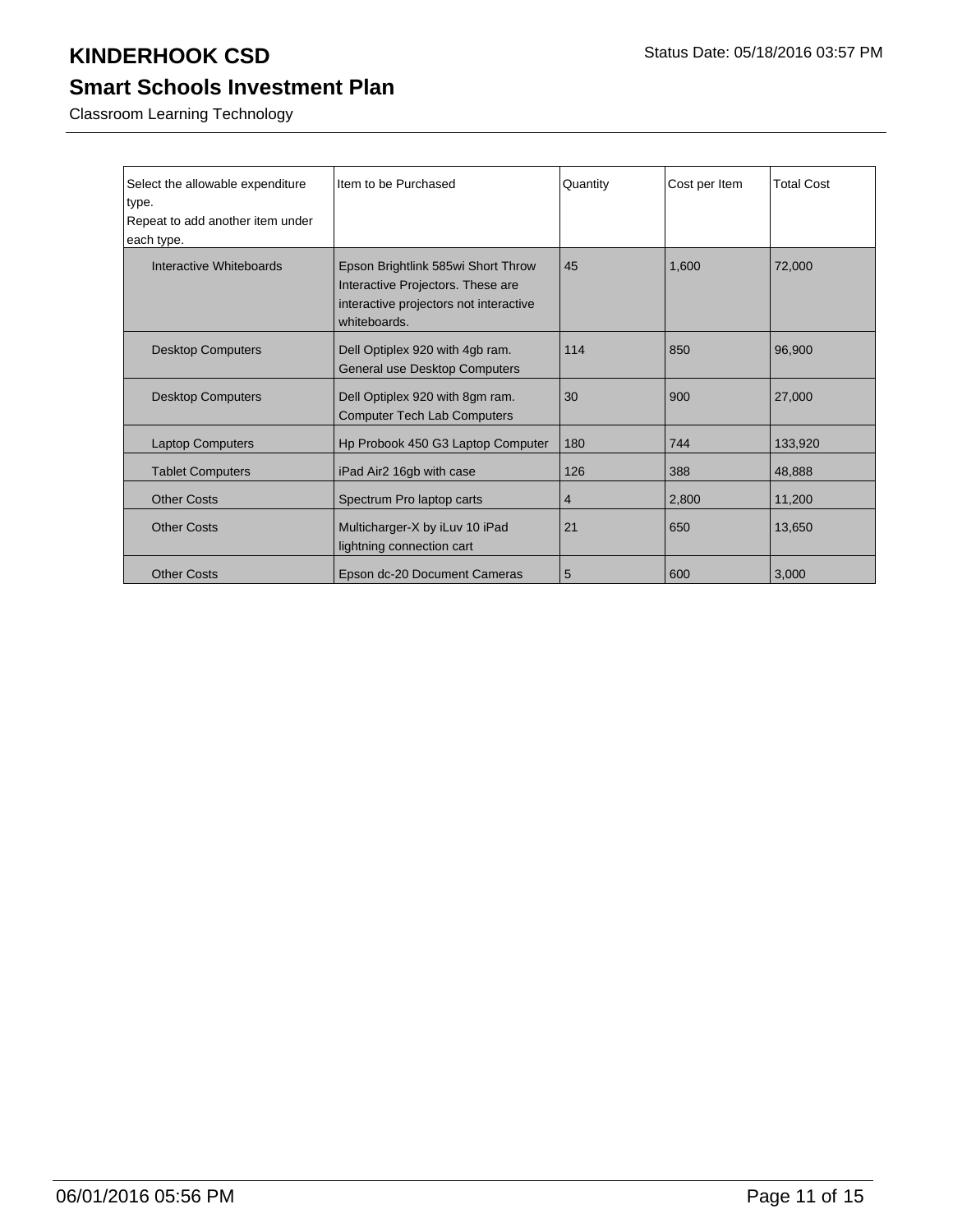#### Pre-Kindergarten Classrooms

**1. Provide information regarding how and where the district is currently serving pre-kindergarten students and justify the need for additional space with enrollment projections over 3 years.**

(No Response)

- **2. Describe the district's plan to construct, enhance or modernize education facilities to accommodate prekindergarten programs. Such plans must include:**
	- **Specific descriptions of what the district intends to do to each space;**
	- **An affirmation that pre-kindergarten classrooms will contain a minimum of 900 square feet per classroom;**
	- **The number of classrooms involved;**
	- **The approximate construction costs per classroom; and**
	- **Confirmation that the space is district-owned or has a long-term lease that exceeds the probable useful life of the improvements.**

(No Response)

**3. Smart Schools Bond Act funds may only be used for capital construction costs. Describe the type and amount of additional funds that will be required to support ineligible ongoing costs (e.g. instruction, supplies) associated with any additional pre-kindergarten classrooms that the district plans to add.**

(No Response)

**4. All plans and specifications for the erection, repair, enlargement or remodeling of school buildings in any public school district in the State must be reviewed and approved by the Commissioner. Districts that plan capital projects using their Smart Schools Bond Act funds will undergo a Preliminary Review Process by the Office of Facilities Planning.**

| Project Number |  |
|----------------|--|
| (No Response)  |  |

**5. If you have made an allocation for Pre-Kindergarten Classrooms, complete this table. Note that the calculated Total at the bottom of the table must equal the Total allocation for this category that you**

**entered in the SSIP Overview overall budget.**

| <b>Totals:</b>                           |                |
|------------------------------------------|----------------|
| Other Costs                              | (No Response)  |
| Enhance/Modernize Educational Facilities | (No Response)  |
| Construct Pre-K Classrooms               | (No Response)  |
|                                          | Sub-Allocation |

| Select the allowable expenditure | Item to be purchased | Quantity      | Cost per Item | <b>Total Cost</b> |
|----------------------------------|----------------------|---------------|---------------|-------------------|
| type.                            |                      |               |               |                   |
| Repeat to add another item under |                      |               |               |                   |
| each type.                       |                      |               |               |                   |
| (No Response)                    | (No Response)        | (No Response) | (No Response) | (No Response)     |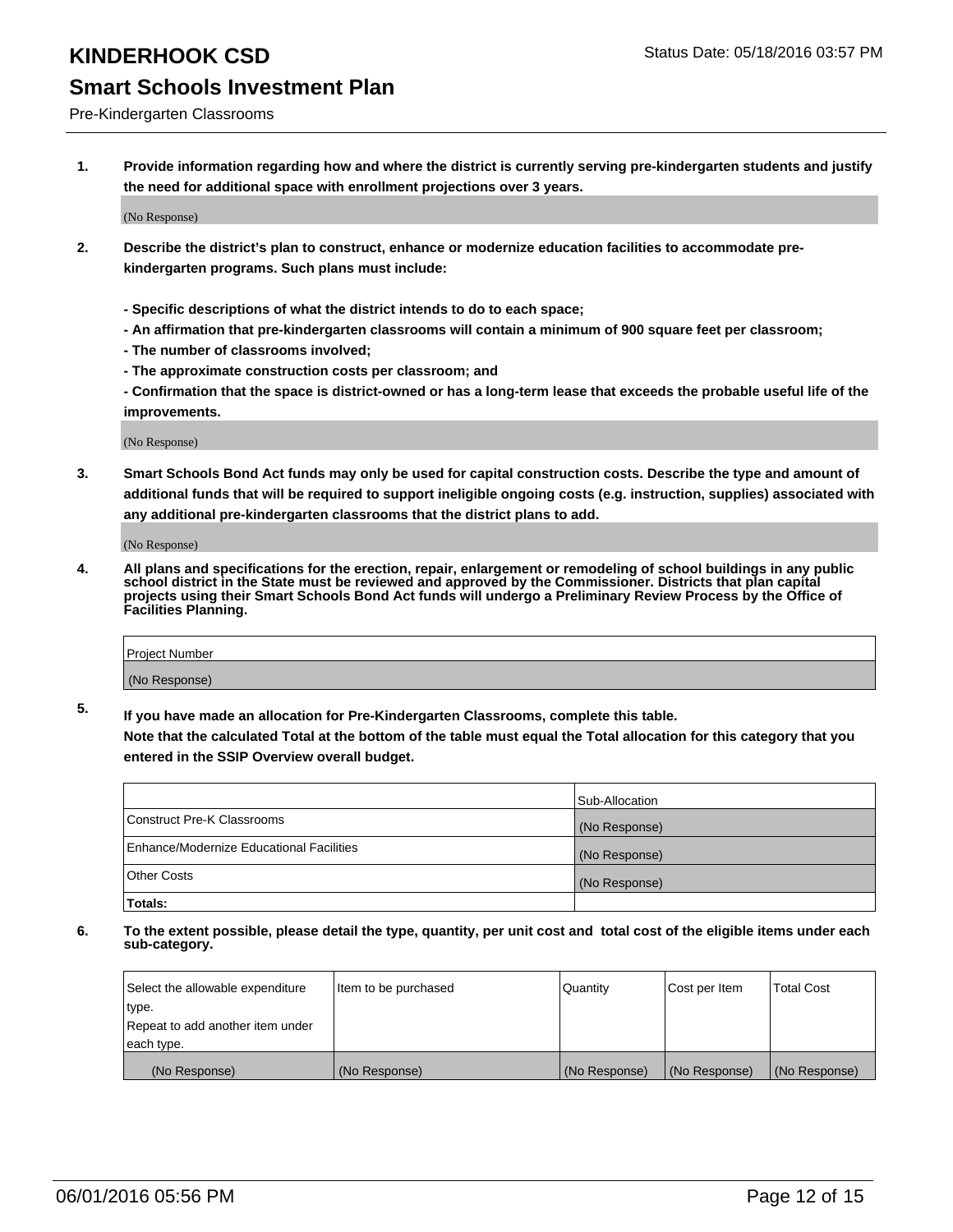### **Smart Schools Investment Plan**

Replace Transportable Classrooms

**1. Describe the district's plan to construct, enhance or modernize education facilities to provide high-quality instructional space by replacing transportable classrooms.**

(No Response)

**2. All plans and specifications for the erection, repair, enlargement or remodeling of school buildings in any public school district in the State must be reviewed and approved by the Commissioner. Districts that plan capital projects using their Smart Schools Bond Act funds will undergo a Preliminary Review Process by the Office of Facilities Planning.**

| Project Number |  |
|----------------|--|
| (No Response)  |  |

**3. For large projects that seek to blend Smart Schools Bond Act dollars with other funds, please note that Smart Schools Bond Act funds can be allocated on a pro rata basis depending on the number of new classrooms built that directly replace transportable classroom units.**

**If a district seeks to blend Smart Schools Bond Act dollars with other funds describe below what other funds are being used and what portion of the money will be Smart Schools Bond Act funds.**

(No Response)

**4. If you have made an allocation for Replace Transportable Classrooms, complete this table. Note that the calculated Total at the bottom of the table must equal the Total allocation for this category that you entered in the SSIP Overview overall budget.**

|                                                | Sub-Allocation |
|------------------------------------------------|----------------|
| Construct New Instructional Space              | (No Response)  |
| Enhance/Modernize Existing Instructional Space | (No Response)  |
| <b>Other Costs</b>                             | (No Response)  |
| Totals:                                        |                |

| Select the allowable expenditure | Item to be purchased | <b>Quantity</b> | Cost per Item | <b>Total Cost</b> |
|----------------------------------|----------------------|-----------------|---------------|-------------------|
| type.                            |                      |                 |               |                   |
| Repeat to add another item under |                      |                 |               |                   |
| each type.                       |                      |                 |               |                   |
| (No Response)                    | (No Response)        | (No Response)   | (No Response) | (No Response)     |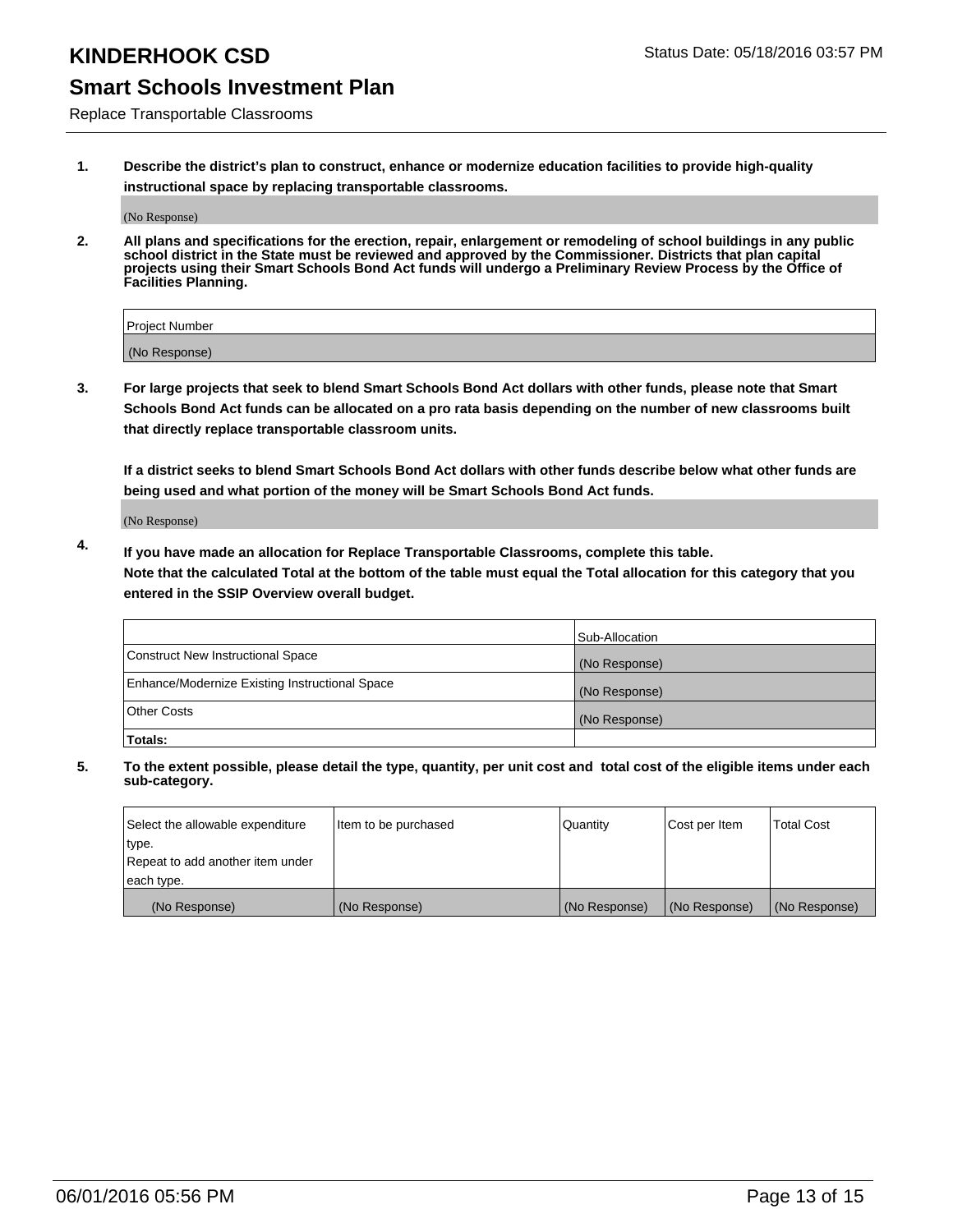High-Tech Security Features

### **1. Describe how you intend to use Smart Schools Bond Act funds to install high-tech security features in school buildings and on school campuses.**

The Ichabod Crane School District has taken steps to improve building security by adding secure vestibules and enhanced door locking security in our buildings. The safety of our students and staff is a priority and we plan to install additional security cameras to help ensure that everyone is as safe as possible. The plan calls for the installation of security cameras on the interior and exterior of all school buildings (high school, elementary/middle school, primary school, bus garage, and maintenance shop) on the campus. Phase I calls for the installation of the infrastructure to allow for full coverage of all interior and exterior areas of our buildings. Approximately 25% of the number of cameras needed for full coverage will be purchased in Phase I.

**2. All plans and specifications for the erection, repair, enlargement or remodeling of school buildings in any public school district in the State must be reviewed and approved by the Commissioner. Districts that plan capital projects using their Smart Schools Bond Act funds will undergo a Preliminary Review Process by the Office of Facilities Planning.** 

| Project Number        |
|-----------------------|
| 10-14-01-04-0-001-017 |
| 10-14-01-04-0-007-017 |
| 10-14-01-04-0-002-020 |
| 10-14-01-04-3-005-005 |
| 10-14-01-04-5-006-013 |

#### **3. Was your project deemed eligible for streamlined Review?**

- Yes
- $\boxdot$  No
- **4. Include the name and license number of the architect or engineer of record.**

| <i>N</i> ame  | License Number |
|---------------|----------------|
| Steve Thesier | 33513          |

**5. If you have made an allocation for High-Tech Security Features, complete this table.**

**Note that the calculated Total at the bottom of the table must equal the Total allocation for this category that you entered in the SSIP Overview overall budget.**

|                                                      | Sub-Allocation |
|------------------------------------------------------|----------------|
| Capital-Intensive Security Project (Standard Review) | 250,540        |
| <b>Electronic Security System</b>                    | l 0            |
| <b>Entry Control System</b>                          | l O            |
| Approved Door Hardening Project                      | $\Omega$       |
| <b>Other Costs</b>                                   | l 0            |
| Totals:                                              | 250,540.00     |